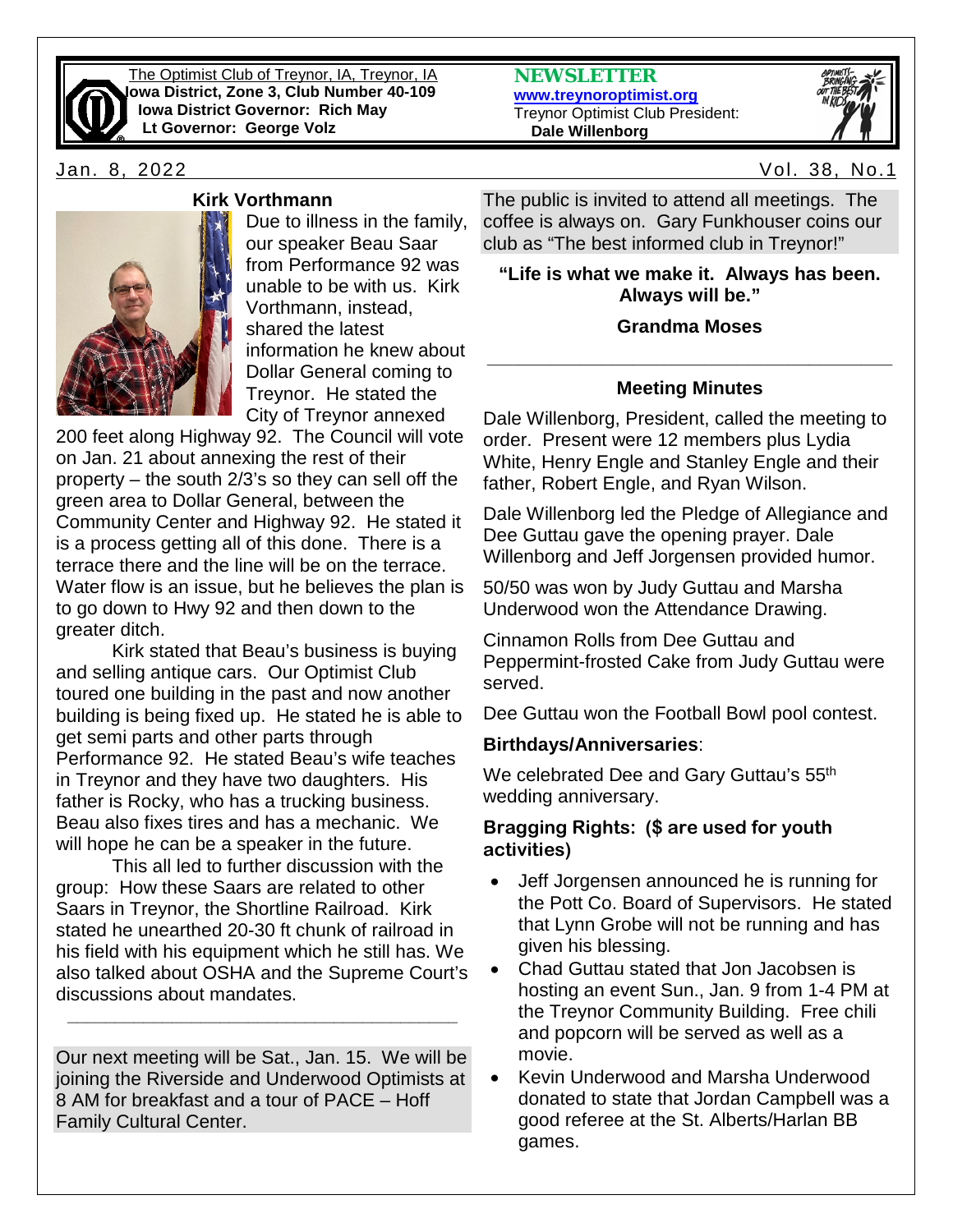• Gary Guttau donated because both the Treynor girls and boys basketball teams beat Underwood last night.

### **COMMUNITY:**

# **BUSINESS:**

The Underwood Optimist Club has invited the Treynor and Riverside Clubs to participate in a tour of the PACE Center in Council Bluffs on **Sat., Jan. 15.** Breakfast pizza will be served there at 8 AM and the tour will begin at 9 AM. Eleven indicated they would be attending. Dale sent a follow-up email after the meeting to see if others wanted to attend. Meet at 7:30 AM on Sat. Jan. 15 in the community building parking lot to share rides.

March 19 will be the date for a Volunteer Awards Event in Treynor sponsored by the Treynor Optimists. It will be held at the Treynor Community Building. Watch for more info. Dee Guttau and Kevin Underwood have volunteered to provide cookies for dessert.



**L-R: Livia White, Dale Willenborg** Livia White was present to receive her \$500 Optimist Scholarship. Livia stated she is attending DMAC and is living in a house with her sister and working two jobs. She hopes to go to Vet School after her two years of DMAC.

Gary Guttau submitted a bill for \$11.91 for bags for the Can Kennel. Optimists helping with the Can Kennel for After Prom last week were Kirk Vorthmann, Bill Vorthmann, Chad Guttau, Gary Guttau, John Klein, Steve Chambers, and Dale Willenborg. Because of many helpers from the After Prom/Jr Class, the job was completed in 45 mins. Good job!



**Henry Engle, Ryan Wilson, Stanley Engle** These Boy Scouts were present to receive their Can Kennel check for 4 weeks of \$1244.60. The money will be used for their camping experiences. Last year some went to Wyoming to the Buffalo Bill Camp. Some went to Camp Guiger in MO. The Scouts also went to Lake Icaria and Blackhawk Lake.

Robert Ingle, their Scout Master, was asked about legal issues facing Boy Scouts of America, and he shared his thoughts about the future of Scouting.

The Council Bluffs Optimist Club has invited Treynor Optimists and all clubs from Zones 1-4 to a Membership Dinner on **Tuesday, Jan. 25** at Bella Terre Vineyard and Reception Hall. Zone President Mike Hoy has generously offered to cover the cost of food for everyone. This includes 17 different clubs. Members are strongly encouraged to bring guests. The purpose is to help celebrate optimism and to help our membership grow.

We are invited to join in for an evening of fellowship and community support for our youth. *You must RSVP no later than January 18*.

5-6 PM: Cocktail hour and wine reception

6-8 PM: Dinner and Program. Dinner will be provided by the Classic Café and includes prime rib, stuffed chicken, salad, vegetables, and dessert.

A Silent Auction will also take place during the program.

RSVP by Jan. 18 to Dale Willenborg to turn in or directly to Rachel Schott – [rachel@bellaterre.com](mailto:rachel@bellaterre.com) or 712-521-3100.

The meeting was adjourned with members reciting the Optimist Creed.